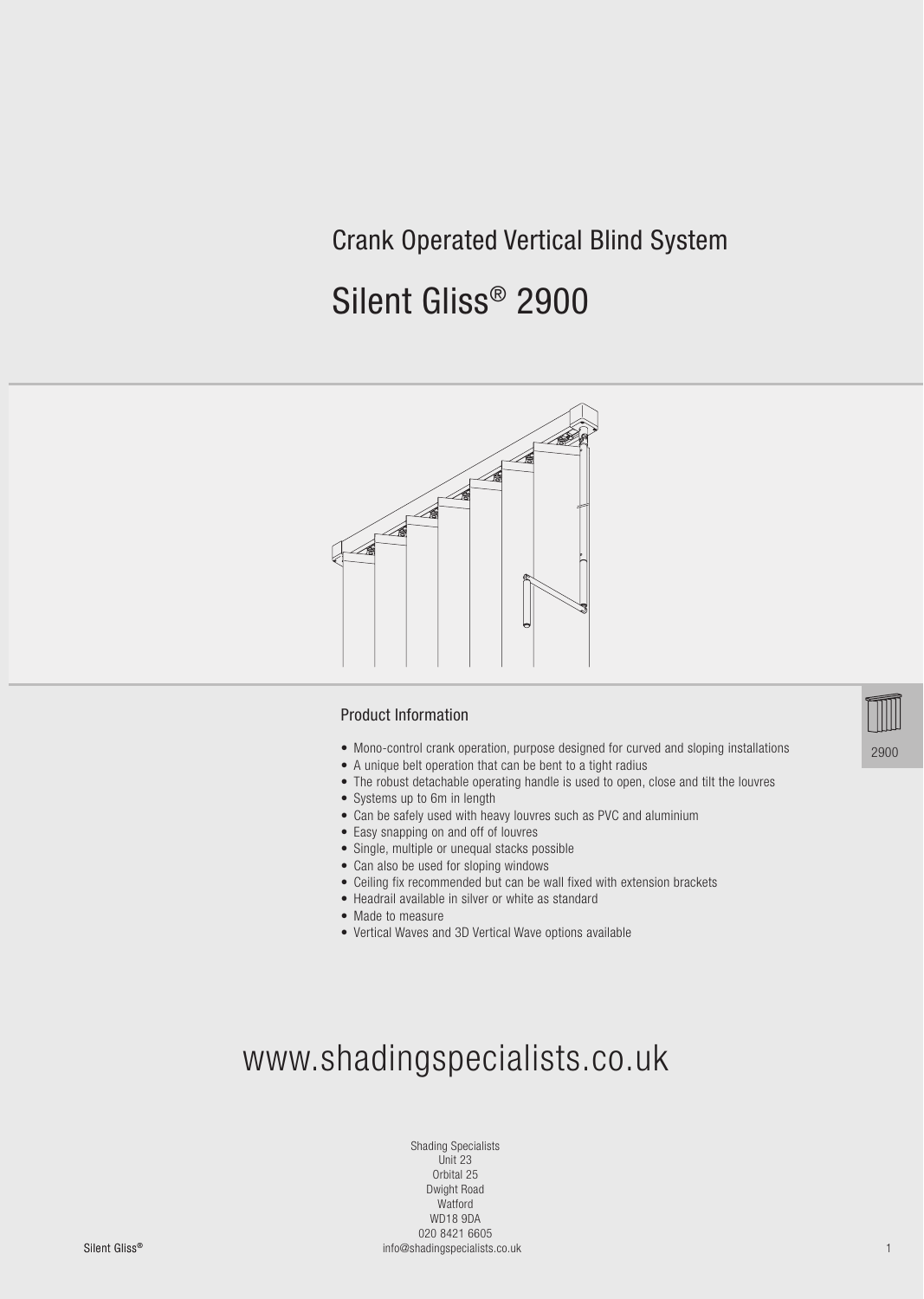### Profile, Bending and Specification Information

#### Main profile



Min. radius 500mm

Recess profile for suspended ceilings



2948



#### Recess profile



Specification Information - download from www.silentgliss.co.uk (password required).

Silent Gliss 2900 mono control vertical blind system. Aluminium profile assembled with internal drive belt 2912, rotation elements to suit ......... mm louvres and with detachable crank handle. Louvres to be chosen from Silent Gliss range price group 1/2/3. Track top fixed with clamps 3033/ face fixed with extension brackets 3239D.

#### How to Measure



Please complete a Silent Gliss measure sheet (these can be obtained from head office or found on the Silent Gliss website www.silentgliss.co.uk (password required).

#### System Dimensions



6m 1.1m (pair stack)

50cm (single stack)

 $\mathsf{m}$ in

600g per louvre obog per louvie<br>(incl. bottom weight) 4m

 $kg<sub>max</sub>$ 

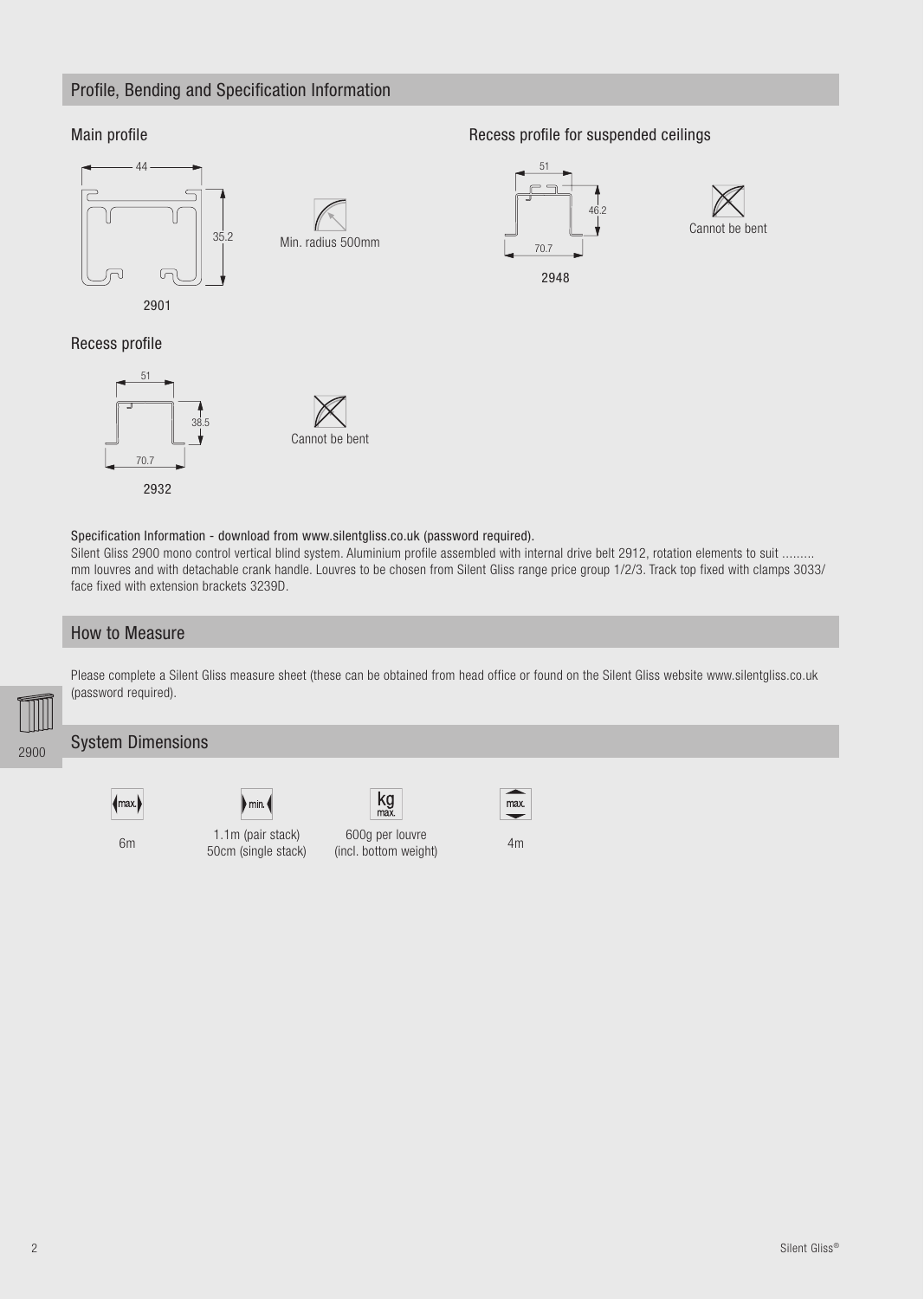| mm  |                                                                    |          | max.<br>(cm) |          |          |          |           |                |           |           |           |           |           |           |          |
|-----|--------------------------------------------------------------------|----------|--------------|----------|----------|----------|-----------|----------------|-----------|-----------|-----------|-----------|-----------|-----------|----------|
|     |                                                                    | 80       | 100          | 120      | 140      | 160      | 180       | 200            | 220       | 240       | 260       | 280       | 300       | 320       | 340      |
| 127 | <del>कॉ।</del><br><del>4₩</del><br><del>T⊪</del>                   | 25<br>19 | 27<br>21     | 30<br>22 | 33<br>24 | 36<br>25 | 39<br>27  | 42<br>28       | 45<br>30  | 48<br>31  | 51<br>33  | 54<br>34  | 57<br>36  | 60<br>37  | 63<br>38 |
| 89  | <del>क</del><br>蕪<br>$\overline{+}$                                | 26<br>18 | 29<br>20     | 33<br>21 | 38<br>24 | 41<br>26 | 45<br>27  | 50<br>30       | 53<br>32  | 57<br>33  | 62<br>36  | 65<br>38  | 69<br>39  | 74<br>42  | 77<br>44 |
| mm  |                                                                    |          |              |          |          |          |           | $\mathsf{max}$ |           |           |           |           |           | (cm)      |          |
|     |                                                                    | 360      | 380          | 400      | 420      | 440      | 460       | 480            | 500       | 520       | 540       | 560       | 580       | 600       |          |
| 127 | $\frac{1}{\sqrt{1+\frac{1}{2}}}$<br><del>क</del><br>$\overline{+}$ | 66<br>40 | 69<br>41     | 72<br>43 | 75<br>44 | 78<br>46 | 81<br>47  | 84<br>49       | 87<br>50  | 90<br>52  | 93<br>53  | 96<br>55  | 99<br>56  | 101<br>58 |          |
| 89  | <b>+##</b><br>轟<br>$\frac{1}{100}$                                 | 81<br>45 | 86<br>48     | 89<br>50 | 93<br>51 | 98<br>54 | 101<br>57 | 105<br>59      | 110<br>60 | 113<br>62 | 117<br>63 | 122<br>66 | 125<br>68 | 129<br>69 |          |

The stack sizes above don't apply for the system option Vertical Waves. Please contact Silent Gliss for further information.

#### System Options

Sloping windows



Stacking variations (examples)



Special longer-necked rotation elements are used. The maximum slope depends on the louvre widths: 45° with 127 mm and 53° with 89 mm louvres.



- A: 3 stacks in 1 direction (can also be asymmetric)
- B: Pair stack, asymmetrical
- C: Asymmetrical in 1 direction
- D: Pair stack, equal
- E: Single stack
- F: Centre stack

The vertical blind system Silent Gliss 2900 offers uniquely varied application possibilities.

#### Bent systems

System 2900 is designed for bending and various shapes are possible - see 2950.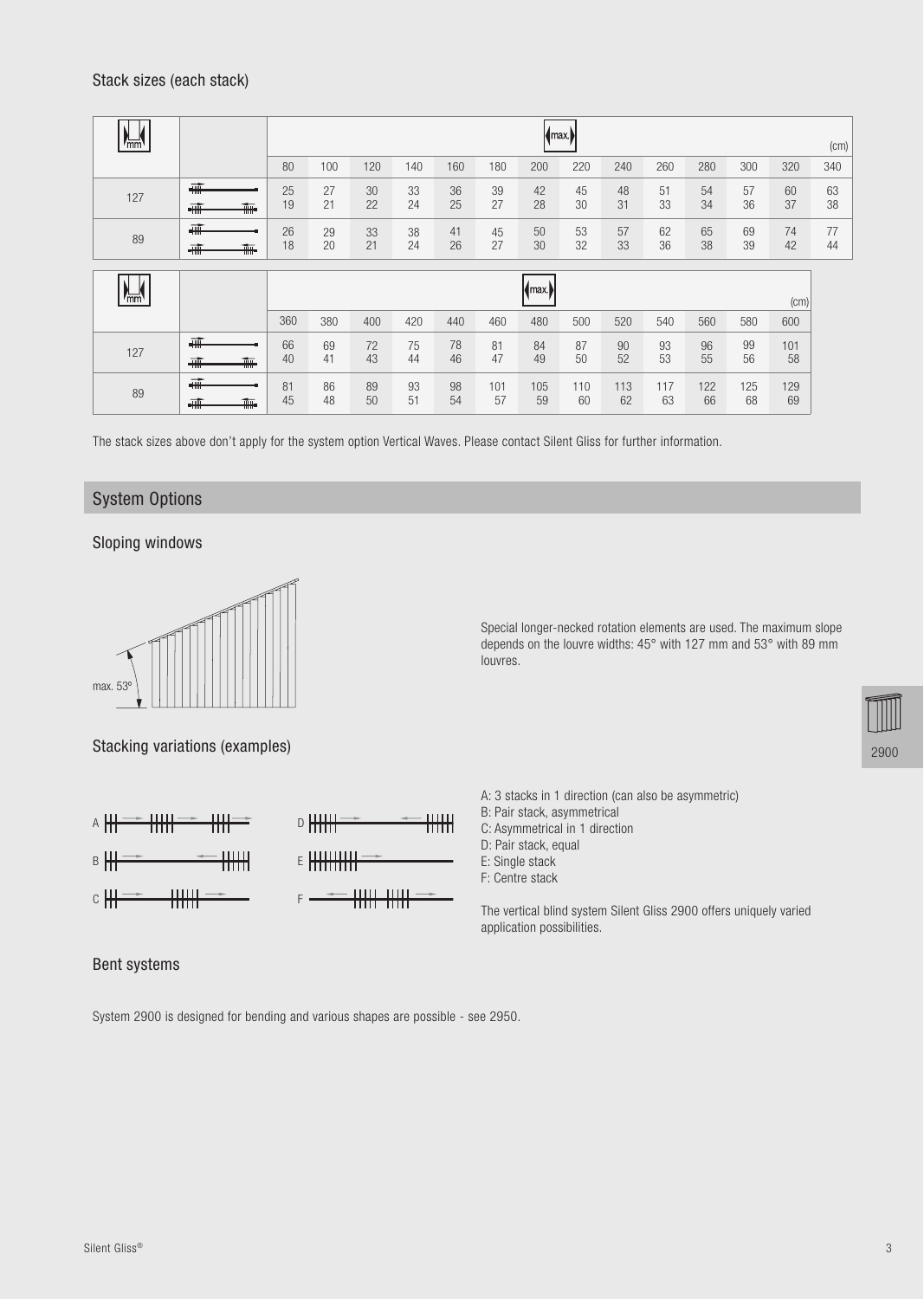#### System Option Vertical Waves



The system can be optionally equipped with the system option Vertical Waves.

NOTE: Vertical Wave cannot be supplied on a sloping system.

#### Vertical Wave and 3D Vertical Wave louvres 127mm



Three exceptional designs, Maria, Andrea and Annika, are available.

3D Vertical Wave only applicable with design Andrea (5-shape and 6 shape louvres, 218 - 297cm louvre height).

Minimum drop: 104cm

#### Vertical Wave louvres 89mm

2900



Two exceptional designs, Maria and Andrea, are available.

Minimum drop: 110cm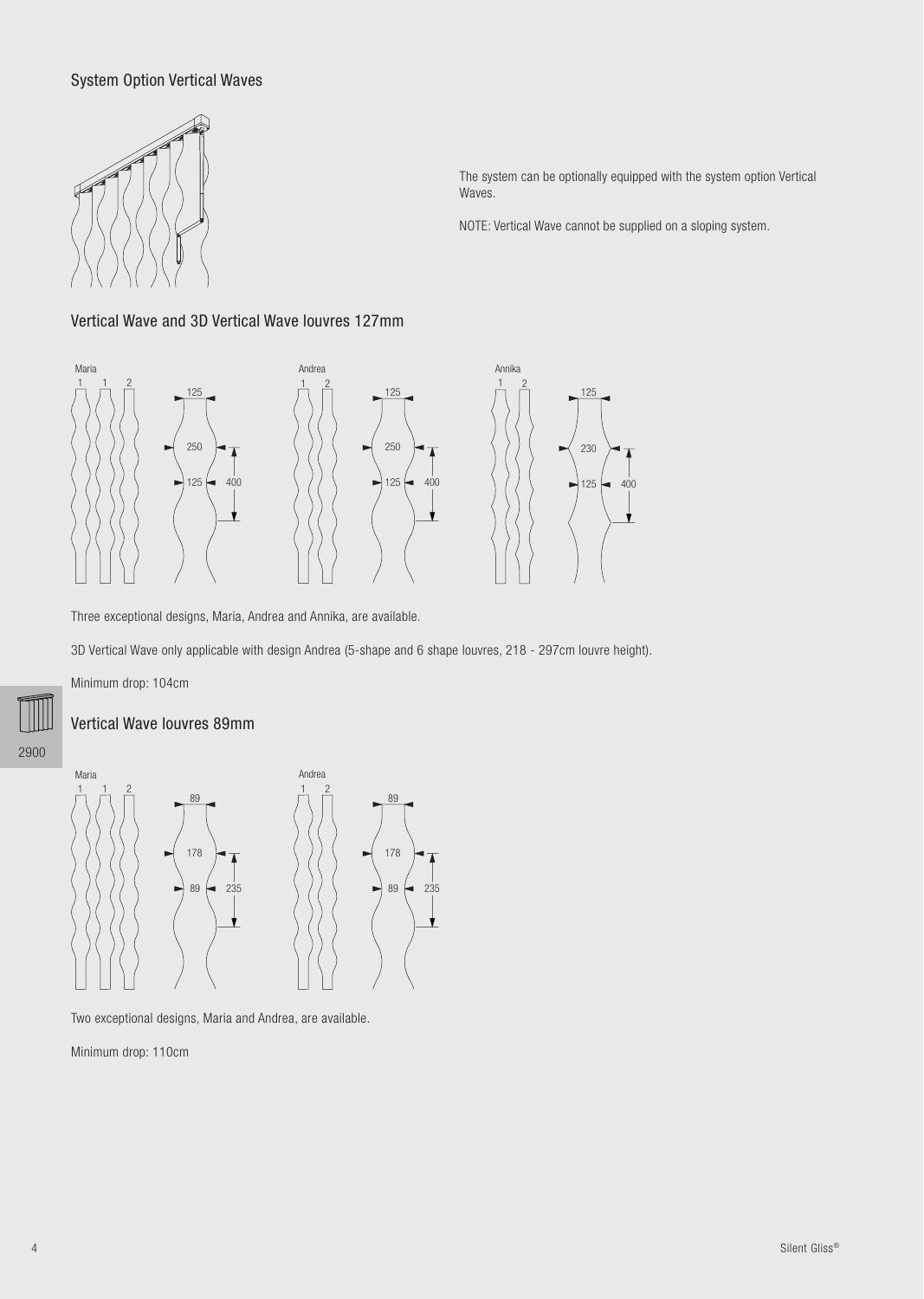## Fitting Information

#### Bracket positioning



#### Fitting Options CAD download from www.silentgliss.co.uk (password required).

Ceiling fixing with clamp 3033



#### Recess fixing with recess profile 2932



Profile 2932 can not be bent

#### Wall fitting with Universal Smart Fix 11154-11156 and clamp 3033/3044

Louvres

Louvres

89mm 65 127mm 85

127mm 85

X (mm)



X (mm) 11154 102-130 11155 132-160 11156 182-210





58 3044

Clamp



Brackets feature thread for screw SG 11158 (M4x12) for fixing clamps 3033/3044.



3033 Clamp



2941 Wedge

30

36

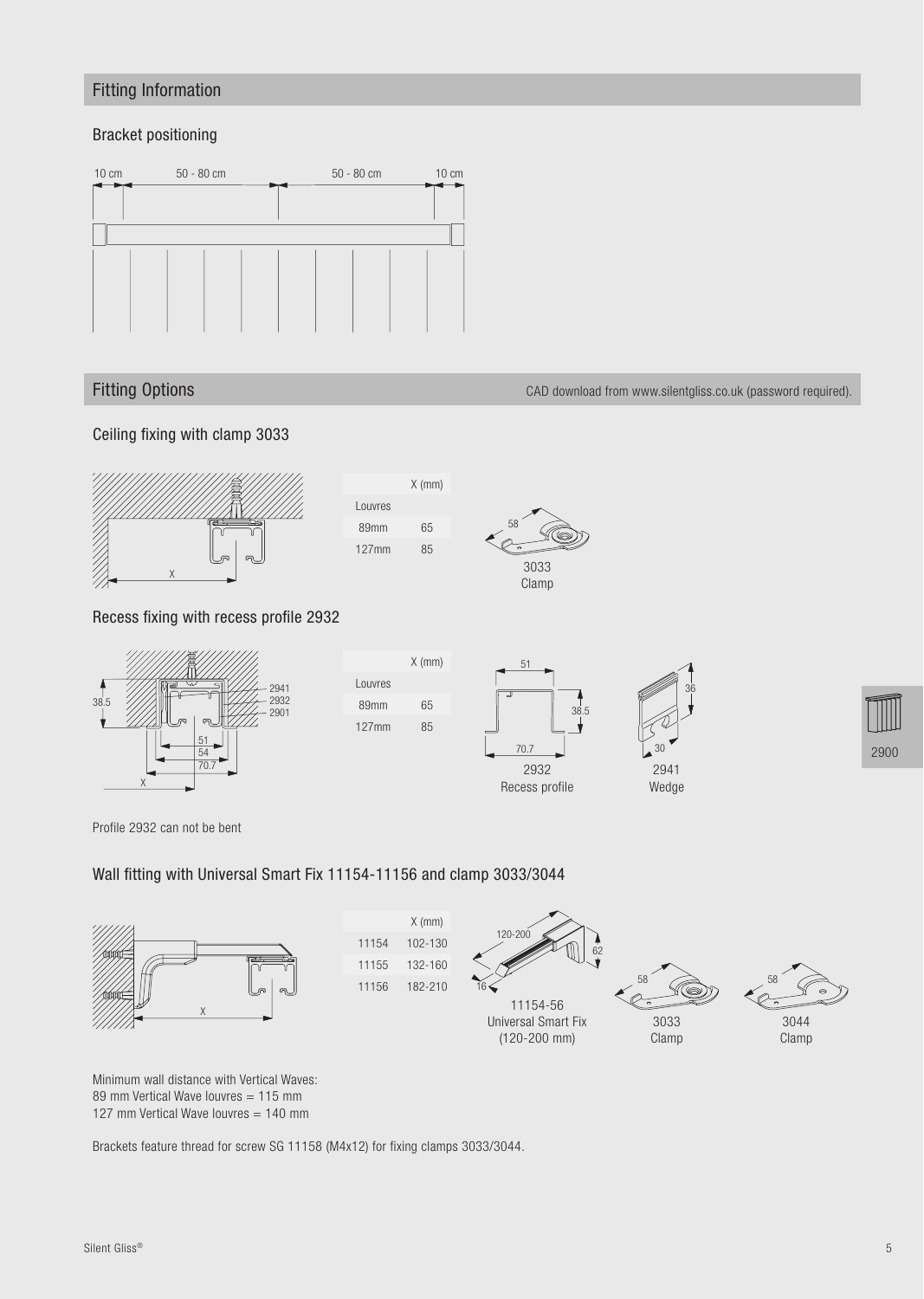# Standard Accessories

# Single Parts

| 2746  | Detachable crank handle      | å<br>$\mathcal{V}$ | 2901 | Profile                     |  |
|-------|------------------------------|--------------------|------|-----------------------------|--|
| 2908  | Spacer (90mm)                |                    | 2912 | Drive Belt                  |  |
| 2916  | Rotation element set (127mm) |                    | 2918 | Rotation element set (89mm) |  |
| 2925  | <b>Belt Connector</b>        |                    | 2927 | Pilot runner                |  |
| 2937  | <b>Buffer</b>                |                    | 2949 | Endstop                     |  |
| 2982  | Endstop                      |                    | 3033 | Clamp                       |  |
| 1148C | Countersunk screw            |                    |      |                             |  |

#### Sets

|       | 2920 | Guide set, containing | 2921 | Gear drive   |                 |
|-------|------|-----------------------|------|--------------|-----------------|
| سلللك |      |                       | 2922 | Guide return | $\circ$<br>Hope |
| 2900  |      |                       |      |              |                 |

# Optional Accessories

| 2747  | Fixed crank handle              |   | 2930  | Endset                          |
|-------|---------------------------------|---|-------|---------------------------------|
| 2932  | Recess profile                  |   | 2941  | Wedge                           |
| 2948  | Recess profile                  |   | 2948  | Recess profile                  |
| 6268  | Hanger                          | 奶 | 6952  | Magnetic handle holder          |
| 11154 | Universal Smart Fix, 120 mm set |   | 11155 | Universal Smart Fix, 150 mm set |
| 11156 | Universal Smart Fix, 200 mm set |   |       |                                 |

| 2930  | Endset                          |  |
|-------|---------------------------------|--|
| 2941  | Wedge                           |  |
| 2948  | Recess profile                  |  |
| 6952  | Magnetic handle holder          |  |
| 11155 | Universal Smart Fix, 150 mm set |  |